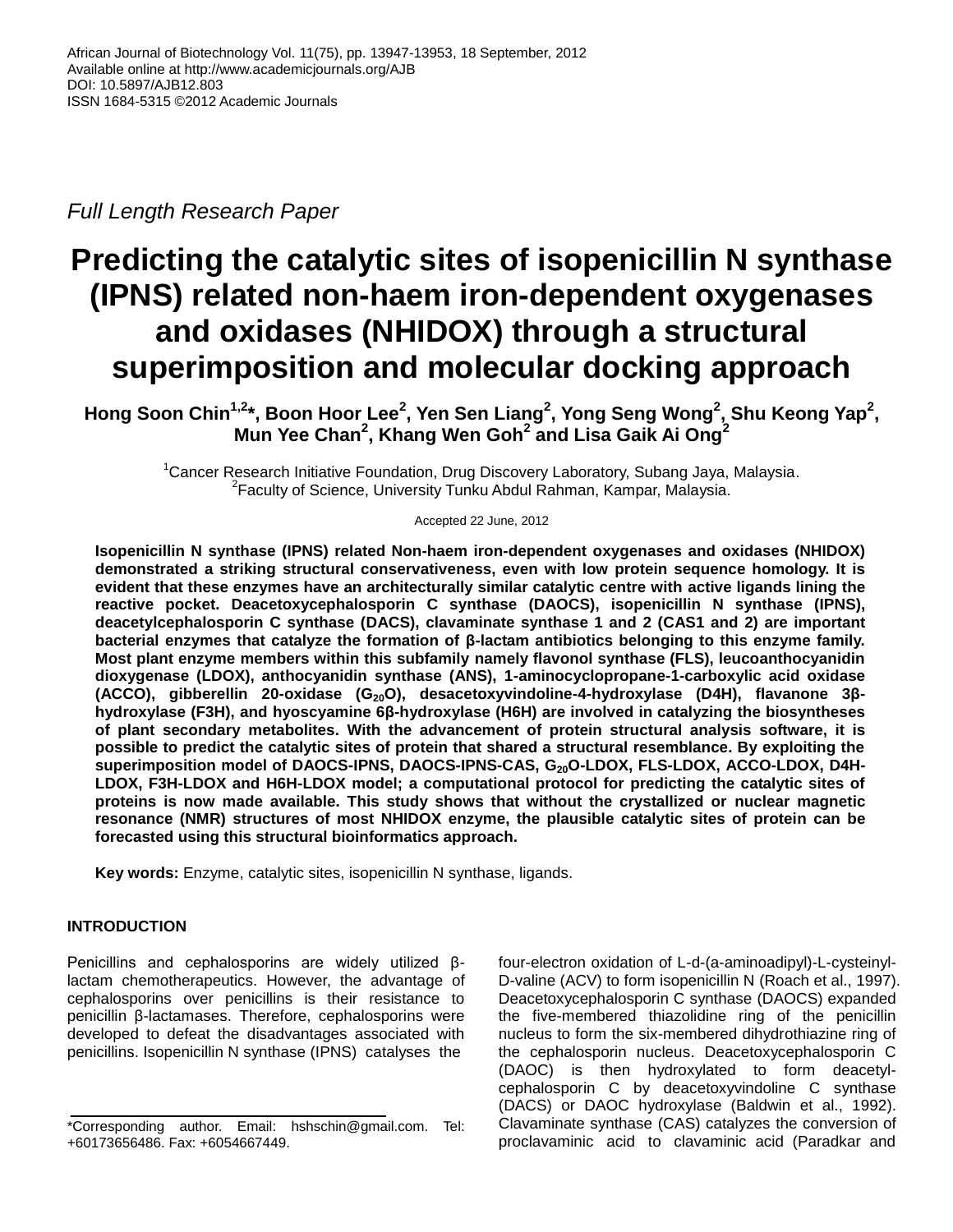Jensen, 1995; Baldwin and Abraham, 1988). The secondary structures of IPNS consist of 10 helices and 16 β-strands. 8 of these β-strands are then folded into a jelly-roll motif. Crystallography study revealed that the active binding sites of IPNS are buried within this jelly-roll motif and lined by hydrophobic residues that probably function in isolating the highly reactive intermediates from the external environment. A similar structural architecture is observed in DAOCS. Five highly conserved residues, corresponding to HIS214, ASP216 and HIS270 in *Aspergillus nidulans* IPNS (aIPNS) were assigned for Febinding, while ARG279 and SER281 were assigned for co-substrate (2-oxoglutarate, 2OG) binding. IPNS, DAOCS, DACS and other non-haem iron-dependent oxygenases and oxidases (NHIDOX) enzymes shared a conserved structural framework in the catalytic centre. Therefore, prediction model can be developed based on the structural similarity among these enzymes. Interestingly, CAS which is categorized under the Taurine catabolism dioxygenase TauD family (Pfam classification, PF02668), also showed a similar structural motif, possibly due to the Fe- and 2OG-binding properties of CASs. This observation suggested the likelihood of expanding this analysis pipeline to other iron-binding enzymes which is not categorized under the NHIDOX or 2OG-Fe (II) oxygenase superfamily (Pfam classification, PF03171).

Most plant enzyme members within NHIDOX family are involved in the catalyzing of plant secondary metabolites. These enzymes shared a well-conserved Fe-binding pocket and a reasonable similar 2OG-binding pocket. Flavanone 3β-hydroxylase (FLS), leucoanthocyanidin dioxyganase (LDOX) and anthocyanidin synthase (ANS) are involved in the biosynthesis of flavanoids.

Flavonoids have a wide array of physiological functions in plants. Most plants synthesize derivatives of one or more of the three major flavonols, which are quercetin, kaempferol or myricetin. The ratio of these flavonols varies substantially among different tissues and can be altered in response to environmental cues and serve as signaling molecules (Pelletier et al., 1997; Winkel-Shirley, 2002).

Thus, the studies of these enzymes are crucial with the potential of increasing crop productivity through controlling the plant hormone. 1-Aminocyclopropane-1 carboxylate oxidase (ACCO) catalyses the last step in the biosynthesis of ethylene (Adams and Yang, 1979). Ramassamy et al. (1998) showed that ACCO is the enzyme that catalyses the last step in the biosynthesis of the ethylene in plant. Both 1-aminocyclopropane-1 carboxylate synthase and ACCO exist as multi-gene families which are active under different physiological conditions; this implies that there is a need for the regulation of ethylene, which is due to its multiple roles played in the plant development (Zhang et al., 2004).

 $G_{20}O$  is an [oxidoreductase](http://www.uniprot.org/keywords/KW-0560) which plays a key role in [gibberellin biosynthetic process.](http://www.ebi.ac.uk/ego/DisplayGoTerm?id=GO:0009686) Gibberellin is a plant hormone involved in plant developmental process, such as fruits senescence and sex determination (Lange et al., 1994; Phillips et al., 1995). Desacetoxyvindoline-4 hydroxylase (D4H) is involved in the biosynthesis of vindolines (Vazquez-Flota et al., 1997). Vindoline is subsequently reacted with catharanthine to produce the cytotoxic dimeric alkaloids vinblastine and vincristine (Benoit et al., 1999). Hyoscyamine 6β-hydroxylase (H6H) is involved in synthesizing the plant alkanoid scopolamine. Scopolamine is a tropane alkaloid drug and it is part of the secondary metabolites of plants (Hakkinen et al., 2005). Flavanone 3β-hydroxylase (F3H) mainly catalyzes the flavonoid biosynthesis which is involved in the fruit ripening process. It is also involved in the formation of red-colored anthocyanins which is used as a target for RNase P-mediated gene disruption in maize cells (Rangarajan et al., 2004). In the analyses of primary amino acid sequences, secondary and tertiary structures of NHIDOX have shown that these enzymes shared low sequence homologies (~20%) but possess a remarkably conserved domain that fold into a jelly-roll motifs. As these enzymes are likely to function by means of associated or comparable mechanisms with the bacterial NHIDOX enzymes, the implication made from the representative bacterial enzyme may allow accurate predictions of catalytic sites for the plant enzymes.

With the rapid progress of recombinant DNA technology, particularly, site-directed mutagenesis and gene shuffling, has impelled the likelihood of re-engineering a protein with required properties such as improved thermo-stability, catalytic prowess or even alteration in substrate/cosubstrate specificity.

Biochemical testing and analysis by our previous studies has evidently showed that it is possible to employ protein structures as a framework for redesigning its properties (Chin et al., 2001; Chua et al., 2008). By exploiting the comparative computational methods such as sequence-based analysis of protein structures, molecular superimposition and substrate docking, we were able to predict the structural relationship that is indigenous to NHIDOX and possibly expand this simple and economical bio-computational approach to other enzyme superfamily.

# **METHODS**

# **Data retrieving**

The amino acid sequences of known protein were retrieved from SwissProt Database. The amino acid sequence similarities of these enzymes were calculated using ClustalW2 (http://www.ebi.ac.uk/ Tools/clustalw2/). The structure coordinates were downloaded from the Protein data bank (PDB). Protein superfamily classification was retrieved from the Pfam protein families' database (http://pfam.sanger.ac.uk/), National Center for Biotechnology Information Protein database (http://www.ncbi.nlm.nih.gov/protein/), SCOP Classification database (http://supfam.org/SUPERFAMILY/) and InterPro Protein database (http://www.ebi.ac.uk/interpro/ IEntry?ac=IPR005123).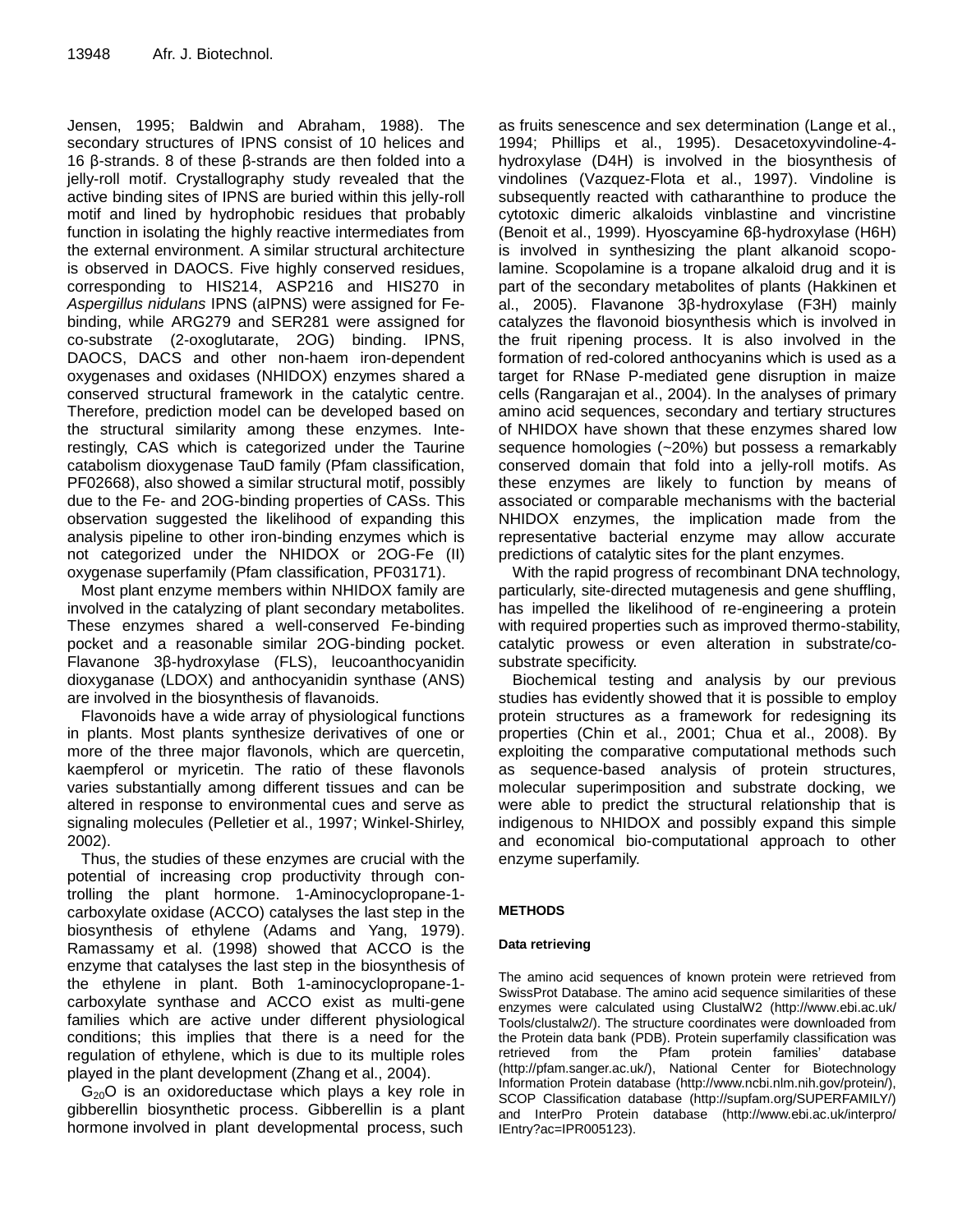#### **Tertiary structure analysis and protein simulation**

SWISS-MODEL program (http://www.expasy.ch/swissmod/SWISS-MODEL.html) was used to generate tertiary structure information of proteins with yet undetermined structures (Guex and Peitsch, 1997). The simulated structures were evaluated using the PROCHECK program (Laskowski et al., 1993). Manipulation and viewing of 3D structures were performed using the Swiss\_Pdb viewer program version 4.0 (Guex and Peitsch, 1997). Protein structures were superimposed and computed for plausible substrate or co-factors binding sites using the Swiss\_Pdb viewer program. Superimpositions were carried out using the "Magic Fit" feature. Proteins with 3D structure in PDB were selected as reference layer. Subsequently, the superimposition models were refined using the "Explore Domain Alternative Fits" features and alternate alignments for all residues were performed. Lastly, the "Display Radius" feature was selected to forecast the amino acids or an element, which is distributed in close proximity to the authentic and virtual core.

#### **Enzymes in lactam synthesis pathway**

The first crystal structure of IPNS was obtained from recombinant aIPNS at 2.5 Å, with the active sites (HIS214, ASP216, HIS270 and GLU330) complexed with manganese. Due to the instability of iron and ACV under aerobic conditions, the crystal structure of aIPNS complexed with iron and ACV can only be obtained under anaerobic conditions. Later, crystal structure of aIPNS complexed with iron and ACV was resolved at a resolution of 1.3 Å. (Roach et al., 1997). The successful crystallization of *S. clavuligerus* DAOCS (scDAOCS, apo-enzyme) and aIPNS has enabled the clarification of the spatial organization and function of substrate- and co-factors binding sites of these proteins (Valegard et al., 1998). DAOCS and IPNS catalyze different reactions and share only 14% amino acid sequence identity. However, these enzymes possess an apparent similarity in terms of secondary and tertiary structures. Superimposition analysis of scDAOCS and aIPNS revealed that their structures aligned well within 1.50 Å. Consequently, we are able to predict the plausible catalytic residues, located in close proximity to the catalytic center of scDAOCS, using a biocomputational approach. In 2004, the X-ray structure of scDAOCS complexes with various penicillin analogues were made available by Valegard et al. (2004). It has enabled us to re-evaluate and calculate the precision of our models for prime and co-substrate binding sites prediction. IPNS, DAOCS, DACS, CAS1 and CAS2 shared an extremely low similarity in terms of amino acid sequence, as low as 4% between IPNS and CAS1 from *S. clavuligerus* source. Interestingly, they still share a well-conserved facial triad motif with consensus HisXAsp/Glu\_XHis motif and ArgXSer (RXS) motif despite this low similarity. IPNS, DAOCS and DACS belong to iron/ascorbate oxido-reductase family but CAS was classified under Taurine catabolism dioxygenase TauD family. TauD is also referred as the group II of the  $\alpha$ KG-dioxygenase family. A HisXAsp/Glu\_X<sub>23-</sub> 26Thr/SerX<sub>114-183</sub>Arg motif is found in TauD, alkyl sulfate/RKG dioxygenase (AtsK), 2,4-D/RKG dioxygenase (TfdA) and CASs.

Using DAOCS-IPNS, DAOCS-CAS1 and IPNS-CAS1 superimposition model as learning template, the plausible substrate and cofactors binding sites of protein without readily accessible structures can be forecasted. We were able to dock in various virtual substrates into the plausible catalytic pocket of computational simulated structures. The virtual substrates of DOACS were allocated in extremely close proximity when examined, using the DAOCS-IPNS superimposition model. Similar outcome were obtained using the DAOCS-CAS1 and IPNS-CAS1 model. Also, the genuine and virtual substrate can be aligned accordingly in the catalytic centre of these proteins. The HisXAsp/Glu\_XHis motif and RXS motif of DAOCS, IPNS and CAS1 can be spatially located accurately using this structural superimposition and molecular

docking approach. The Fe-binding sites of scDAOCS, namely HIS183, ASP185 and HIS243 superimposed exactly with the Febinding sites of aIPNS, namely HIS214, ASP216 and HIS270. The 2OG-binding site of DAOCS, namely SER260 and ARG258 superimposed accurately with ARG279 and SER281 of IPNS, even though IPNS does not utilize this co-factor for catalysis. The Febinding site of CAS1 can also be allocated clearly using the DAOCS-CAS1 or IPNS-CAS1 superimposition model. The cofactors binding sites of these enzymes can also be identified and aligned readily, using our bio-computational protocol. The elements surrounding the virtual substrate were predicted rather accurately (up to 80% reliability) using the DAOCS-IPNS superimposition model (Chin et al., 2011). The predicted prime substrate binding sites can provide useful hints for future mutagenesis study in order to determine the functionality and biochemical properties of these enzymes.

## **G20O-LDOX model**

G<sub>20</sub>O and LDOX are both categorized NHIDOX family. Fe-binding motif (HIS246, ASP248 and HIS302) and 2OG-binding motif (TYR231, ARG312 and THR314) were found in primary sequence alignment of  $G_{20}O$ . Their secondary and tertiary protein structures appear comparable, despite the low homology in primary sequence (Rose et al., 2006). The conserved sequence such as co-factor binding motifs guided the proteins folding into a similar structure. Arabidopsis *thaliana* G<sub>20</sub>O structure was simulated using homology modeling method. ANS from *A. thaliana* (PDB ID: 1GP6) serve as the simulation template. The sequence similarity of ANS and  $G_{20}O$ is 30.54%. The simulated  $G_{20}O$  structure was well validated, since 100% of the amino acid residues dropped on the allowed region of Ramachandran plot. The G-factor value for the simulated structure is -0.24. A good structure was indicated by a G-factor which was larger than -0.05 (Laskowski et al., 1993; Mereghetti et al., 2008). The simulated  $G_{20}O$  structure was then subjected to molecular superimposition and substrate docking procedure. The catalytic site of  $G_{20}$ O was predicted using LDOX X-ray crystal structure as a reference model. The superimposition and docking were performed appropriately showing a Root Mean Squared Deviation (RMSD) value of 0.44 Å (Figure 1A). In 3 Å away from the docked Fe (II) molecule, the Fe-binding motif of  $G_{20}O$ , namely HIS246, ASP248 and HIS302 were identified (Figure 1B). This matched the H-X-D- $X_n$ -H conserved sequence observed in the primary sequence alignment (Sim et al., 2003). Additionally, 2OG molecule also appeared in close proximity. This indicated that the superimposition and docking procedure were properly performed. Seo et al. (2004) showed that histidine (HIS302 and HIS246) and aspartate (ASP248) were involved in charge-charge interactions between Fe (II) molecule and protein. The co-factor, dioxygen molecule is also involved in the provision of extensive network of electrostatic interaction to optimized binding of Fe (II) molecule. At 3 Å away from the 2OG molecule, amino acid residues (TYR231, ARG312 and THR314), co-factor [Fe (II) molecules] and substrate (2R,3R)-2- (3,4-dihydroxyphenyl)-3,5,7-trihydroxy-2,3-dihydro-4H-chromen-4 one (DQH) appeared. The amino acid residues matched the ArgXThr (RXT) conserved sequence observed in primary sequence alignment. The ARG312 and THR314 are involved in hydrogen bonding with 2OG (Chua et al., 2008). 14 amino acids namely CYS320, PHE318, THR250, PRO249, ASP248, CYS247, HIS246, SER137, ARG126, SER131, SER153, ARG227, TRP349, and ILE225 were observed in A. tahliana G<sub>20</sub>O which resided 5 Å away from docked substrate (DQH). These residues served as potential mutagenesis candidate for enzymatic and functionally study.

#### **FLS-LDOX model**

FLSs and LDOX has a low homology similarity  $(30 \sim 40\%)$ . The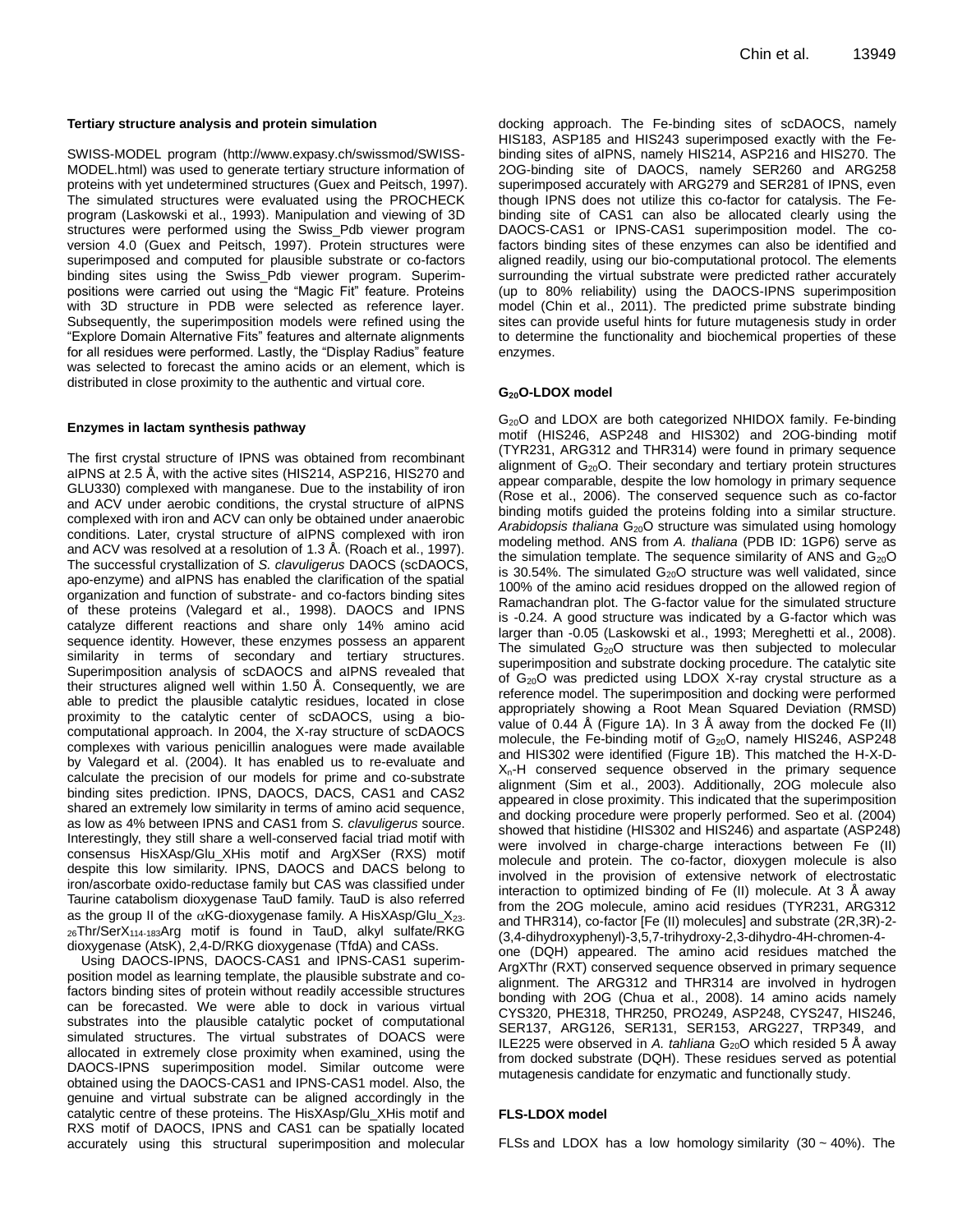

**Figure 1.** Superimpositions of learning models. (a) Superimposition of G<sub>20</sub>O (yellow) and LDOX (red) docked with DQH, Fe (II) and AKG; (b) Superimposition of G<sub>20</sub>O (yellow) and LDOX (red) highlighting the respective HisXAsp/Glu\_XHis motif substrate (NAR) as the virtual substrate center.

percentage of similarity calculated was based on the primary sequence; therefore the sequence length will influence the result. All FLS sequences retrieved from the database were in different sequence length. Analysis through cladogram showed that FLS1 was closely related to the FLS6 as compared to other FLS isoforms. The result suggested that FLS1 have a relatively close evolutionary time to FLS6 with lesser series of duplication events. Comparing the secondary structure conformation of FLS1 and LDOX from *A. thaliana* shows that both proteins possess a similar number of  $\alpha$ helix (14 for both LDOX and FLS1), β-strand and β-turn. All FLS isoforms from *A. thaliana* [accession:. Q96330 (FLS 1); NP\_201163 (FLS 2); NP\_201164 (FLS 3); NP\_680463 (FLS 4); NP\_001032131 (FLS 5), and NP\_680388 (FLS 6), respectively] were successfully simulated by SWISS-MODEL and validated. The amino acid residues involved in Fe (II) and 2OG can be identified using the superimpostion method, using LDOX as the reference layer. Within 3 Å from the virtual Fe residue, the H-X-D-X<sub>n</sub>-H motif of all FLS isoform, except for FLS2, can be identified precisely. Only two amino acids involved in Fe binding can be identified for the FLS2 isoforms. The RXS motif for 2OG-binding can also be identified precisely using 2OG of LDOX as virtual co-substrate. Similarly, the RXS motif of most FLS enzymes, except for FLS2, can be identified precisely. The identification of co-factor binding site for FLS2 were not as precise, compared to that of other isoforms possibly due to the short amino acid length of FLS2 (250 amino acids). The plausible catalytic sites for FLSs are shown in Table 1. These residues are probably substrate binding site for the respective FLSs, and could potentially be subjected to mutagenesis and functionality study. This prediction used the prime substrate of LDOX (DHQ) as the virtual centre.

## **ACCO-ANS model**

Primary sequences alignment of ACCO and ANS retrieved from different species indicate large differences between both enzymes. However, conserved motifs of Fe and 2OG are found in ACCO and ANS from different sources. The primary sequence similarity between ANS and ACCO is approximately 20 to 30%. Tertiary structure of ACCO from *Oryza sativa* (accession:. AAC05507) were generated and validated with a G-factor of -0.35. Ramachandran plot demonstrated that more than 99% residues of the model fall within the allowed region. The RMSD value obtained for superimposition of ANS and ACCO was at 1.36 Å, which indicated a proper superimposition. The conserved Fe-binding motif of ACCO can be identified within 4  $\AA$  away from the virtual Fe (ANS). The conserved 2OG-bindng motif of ACCO can be identified within 6 Å from the virtual 2OG (ANS). The Fe binding motif of ACCO, namely HIS177, ASP179, and HIS234 aligned well with the corresponding Fe-binding motif of ANS, namely HIS232, ASP234, and HIS288 (Wilmouth et al., 2002). The result from mutagenic studies strongly suggests the involvement of HIS177 and HIS234 in ligands binding at the active site of ACCO. HIS121 of ACCO suggests their involvement with either catalysis or maintaining the structure integrity of ACCO (Tayeh et al., 1999). 15 amino acids were observed in ACCO, which resided 5 Å away from docked substrate (naringenin).

## **D4H-LDOX, F3H-LDOX, H6H-LDOX model**

D4H, F3H and H6H were selected for computational analysis. The accession number for primary sequence of D4H, F3H and H6H are AAC49826, AAA91227 and ABR15749, respectively. The 3D structures of these enzymes are highly similar to that of LDOX and ACCO. The simulated structure of D4H, F3H and H6H were generated and validated with PROCHECK program. LDOX was used as the reference layer for molecular superimposition of D4H, F3H and H6H. The RMSD value for D4H, F3H and H6H were 0.46, 0.41 and 1.4 Å, respectively. The Fe- and 2OG-binding site of D4H, F3H, and H6H can be predicted rather precisely, using this superimposition and docking procedure. The predicted Fe-binding site for D4H, F3H, and H6H are HIS193-ASP195-HIS249 (Table 2), HIS163-ASP165-HIS211, and HIS157-ASP159-HIS214, respectively.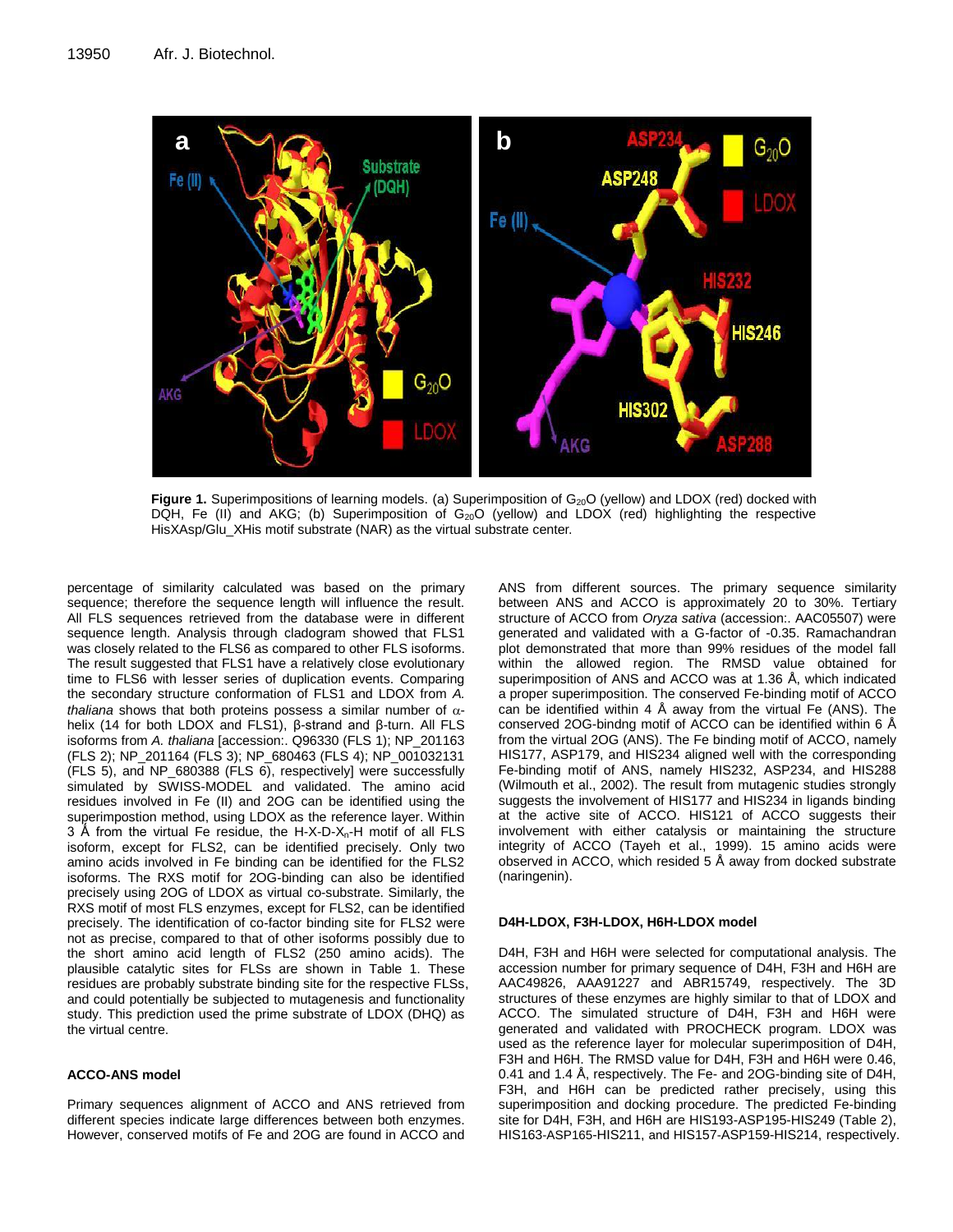| Distance from substrate                                                          | 4Å                                                                                                                                                                                     |                                                                                                              |                                                                                                                              |                                                                                                                                          |                                                                                                                                                                                                             | $5\,\text{\AA}$                                                                                                                            |                                                                                                                                                                                                                    |                                                                                                                                                                                                                                                 |                                                                                                                                                                                                                      |                                                                                                                                                                                                      |                                                                                                                                                                                                                                               |                                                                                                                                                                                                                                                                |
|----------------------------------------------------------------------------------|----------------------------------------------------------------------------------------------------------------------------------------------------------------------------------------|--------------------------------------------------------------------------------------------------------------|------------------------------------------------------------------------------------------------------------------------------|------------------------------------------------------------------------------------------------------------------------------------------|-------------------------------------------------------------------------------------------------------------------------------------------------------------------------------------------------------------|--------------------------------------------------------------------------------------------------------------------------------------------|--------------------------------------------------------------------------------------------------------------------------------------------------------------------------------------------------------------------|-------------------------------------------------------------------------------------------------------------------------------------------------------------------------------------------------------------------------------------------------|----------------------------------------------------------------------------------------------------------------------------------------------------------------------------------------------------------------------|------------------------------------------------------------------------------------------------------------------------------------------------------------------------------------------------------|-----------------------------------------------------------------------------------------------------------------------------------------------------------------------------------------------------------------------------------------------|----------------------------------------------------------------------------------------------------------------------------------------------------------------------------------------------------------------------------------------------------------------|
| <b>Enzyme</b>                                                                    | FLS1                                                                                                                                                                                   | FLS <sub>2</sub>                                                                                             | FLS3                                                                                                                         | FLS4                                                                                                                                     | FLS5                                                                                                                                                                                                        | FLS6                                                                                                                                       | FLS1                                                                                                                                                                                                               | FLS <sub>2</sub>                                                                                                                                                                                                                                | FLS <sub>3</sub>                                                                                                                                                                                                     | FLS4                                                                                                                                                                                                 | FLS5                                                                                                                                                                                                                                          | FLS6                                                                                                                                                                                                                                                           |
| Amino acids or residue in<br>proximity to the authentic<br>and virtual substrate | <b>LYS105</b><br><b>LYS202</b><br><b>ASP223</b><br><b>ASN269</b><br>GLU295<br><b>LEU308</b><br><b>THR309</b><br>GLY310<br>ASP311<br>ASP312<br>ASN313<br><b>PRO314</b><br><b>PRO315</b> | <b>ARG176</b><br><b>ASP197</b><br><b>GLN237</b><br><b>ILE238</b><br><b>MET239</b><br><b>ALA240</b><br>OXT240 | LYS76<br>ARG89<br><b>PHE105</b><br>ASP194<br><b>VAL195</b><br>ASN <sub>196</sub><br><b>PHE264</b><br>GLU266<br><b>TYR294</b> | LYS87<br>GLU98<br>ASP100<br><b>PHE110</b><br><b>LYS162</b><br>ASP183<br><b>PHE184</b><br><b>ASN185</b><br><b>HIS253</b><br><b>LYS255</b> | LYS103<br><b>ASN105</b><br><b>HIS116</b><br><b>PHE118</b><br><b>VAL184</b><br><b>ARG186</b><br><b>HIS205</b><br><b>ASP207</b><br><b>MET208</b><br>GLY209<br><b>PHE278</b><br><b>VAL279</b><br><b>TYR307</b> | ARG81<br>PHE92<br>LYS94<br><b>ILE107</b><br><b>ARG162</b><br>ASP180<br><b>PHE181</b><br><b>CYS182</b><br>LEU250<br>GLU252<br><b>PHE278</b> | <b>ILE112</b><br><b>LYS118</b><br><b>HIS132</b><br><b>PHE134</b><br><b>LYS202</b><br><b>HIS221</b><br><b>THR222</b><br><b>ASP223</b><br><b>LEU224</b><br><b>SER225</b><br><b>PHE293</b><br>GLU295<br><b>PHE322</b> | LYS81<br>PHE88<br>THR92<br>ASN94<br><b>PHE108</b><br><b>VAL174</b><br><b>ARG176</b><br><b>HIS195</b><br>THR196<br><b>ASP197</b><br><b>ILE198</b><br><b>ILE199</b><br><b>GLN237</b><br><b>ILE238</b><br><b>MET239</b><br><b>ALA240</b><br>OXT240 | LYS76<br>ILE83<br>ARG89<br><b>LYS89</b><br><b>PHE105</b><br><b>LEU171</b><br><b>LYS173</b><br><b>HIS192</b><br>THR193<br><b>ASP194</b><br><b>VAL195</b><br><b>ASN196</b><br><b>PHE264</b><br>GLU266<br><b>TYR294</b> | LYS87<br>ILE94<br>GLU98<br>ASP100<br><b>ARG106</b><br><b>PHE110</b><br><b>LYS162</b><br><b>HIS181</b><br><b>THR182</b><br>ASP183<br><b>PHE184</b><br><b>ASN185</b><br><b>HIS253</b><br><b>LYS255</b> | LYS103<br><b>ASN105</b><br><b>HIS116</b><br><b>PHE118</b><br><b>VAL184</b><br><b>ARG185</b><br><b>HIS205</b><br><b>SER206</b><br><b>ASP207</b><br><b>MET208</b><br>GLY209<br><b>PHE278</b><br><b>VAL279</b><br><b>ALA280</b><br><b>TYR307</b> | ARG81<br>PHE92<br>LYS94<br><b>ILE107</b><br><b>ARG162</b><br>ASP180<br><b>PHE181</b><br><b>CYS182</b><br><b>LEU250</b><br><b>GLU252</b><br><b>PHE276</b><br><b>TYR284</b><br><b>ARG285</b><br><b>LYS286</b><br><b>ILE287</b><br><b>ILE288</b><br><b>OXT288</b> |
| Number of residues                                                               | 13                                                                                                                                                                                     | 7                                                                                                            | 9                                                                                                                            | 10                                                                                                                                       | 13                                                                                                                                                                                                          | 11                                                                                                                                         | 13                                                                                                                                                                                                                 | 17                                                                                                                                                                                                                                              | 15                                                                                                                                                                                                                   | 14                                                                                                                                                                                                   | 15                                                                                                                                                                                                                                            | 17                                                                                                                                                                                                                                                             |

**Table 1.** The amino acid residues lining the catalytic cavity of FLS 1-6 when using DQH as virtual substrate.

The plausible 2OG binding site for D4H, F3H, and H6H are ARG259-SER261 (Table 2), ARG231-SER233, and SER226, respectively. Unfortunately, we were unable to locate the ARG224 site for H6H using this docking approaches, which suggests the need for further optimization for the H6H-LDOX model. Likewise, the data for potential prime substrate binding sites were performed concurrently. 14, 15 and 10 amino acids were detected at 5 Å away from the virtual substrate (DQH of LDOX) which served as potential prime substrate binding site for D4H, F3H, and H6H, respectively. The plausible catalytic sites for D4H were tabulated in Table 2. 15 candidate amino acids namely MET51, LYS56, ILE60, SER62, ARG74, ILE76, THR78, HIS163, THR164, ASP165, PRO166, GLY167, PHE237, ASN239 and PHE165, which probably lined the catalytic center of F3H, were observed residing at 5 Å away from the docked substrate (DQH). 10 candidate amino acids (MET136, LEU138, HIS157, ASP159, GLY160, ASN161, THR164, LEU230, GLY232, and TYR259) probably lining the catalytic center of H3H were observed residing at 5 Å away from this virtual prime substrate (DQH).

# **Conclusion**

Comparison of the protein sequences of NHIDOX enzymes reveals their linear relationships of having several highly conserved residues in the structure. However, analysis of their secondary and tertiary structure relationships of NHIDOX showed that these enzymes have evolved into common topological scaffolds, comprising of highly conserved anti-parallel running strands and

bondings with certain residues, in order to form a jelly-roll motif structure for the active centers. NHIDOX enzymes possess functional residues that are highly conserved. These residues also involved in the modulation of enzymatic reactions. In most cases, optimal level of prediction accuracy occurs when the RMSD value of superimposed structures is less than  $2 \text{ Å}$ . Secondly, the spatial orientation of Fe- and 2OG-binding sites of reference and testing structure must be located in extreme close proximity  $($  < 1 Å). The accuracy of prediction can achieve up to a level of 80%, calculated using the DAOCS-IPNS superimposition model (Chin et al., 2011).

Biochemical analysis has demonstrated that it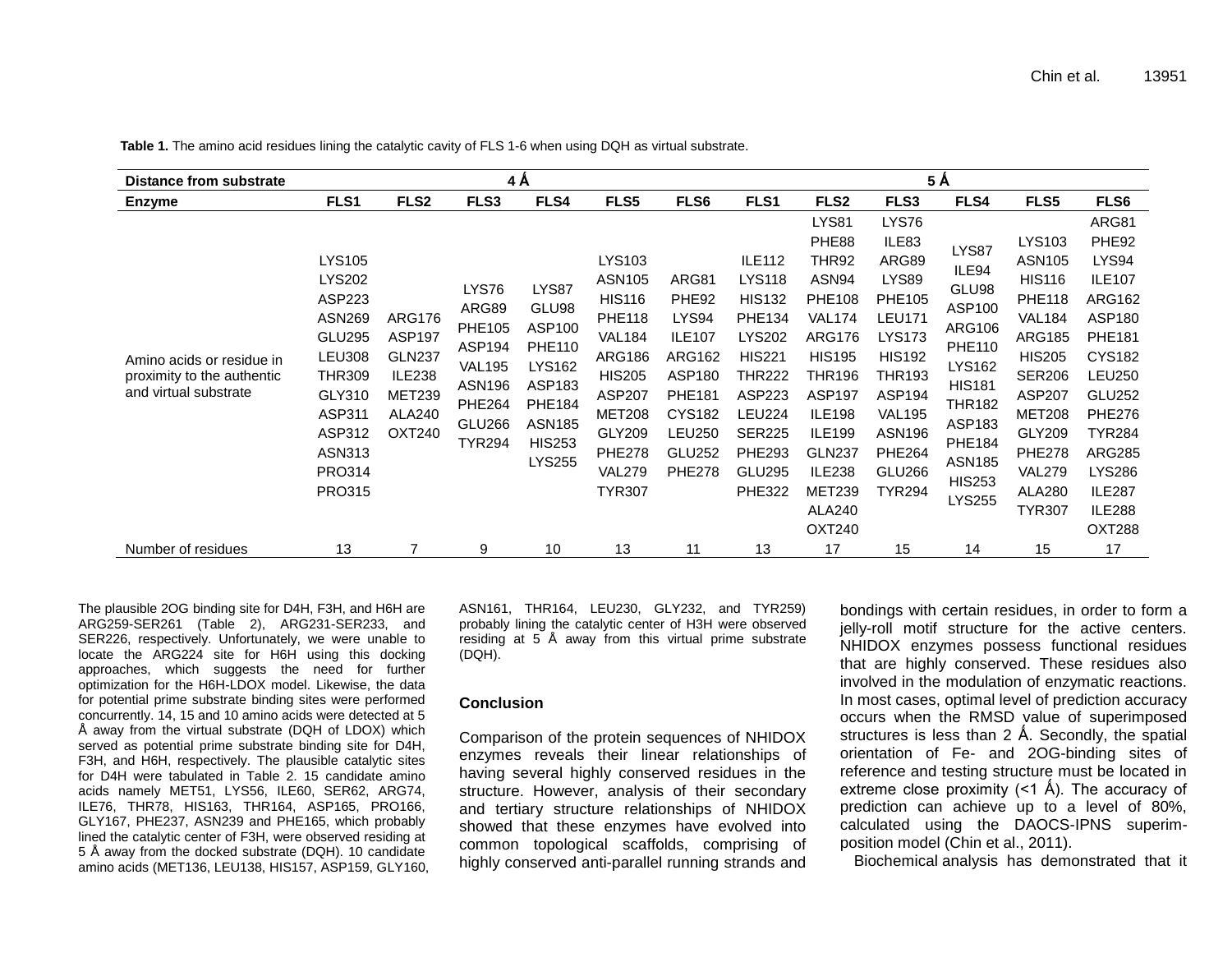| <b>Distance from</b><br>substrate or cofactor |     | <b>Substrate binding (DQH)</b>                                                           |                                                                                                                                                                                                             |                                          | Fe binding                               |                                          | <b>Cofactor binding</b>                                          |                                                                                                                                            |                                                                                                                                                                                                             |  |
|-----------------------------------------------|-----|------------------------------------------------------------------------------------------|-------------------------------------------------------------------------------------------------------------------------------------------------------------------------------------------------------------|------------------------------------------|------------------------------------------|------------------------------------------|------------------------------------------------------------------|--------------------------------------------------------------------------------------------------------------------------------------------|-------------------------------------------------------------------------------------------------------------------------------------------------------------------------------------------------------------|--|
|                                               | 3Å  | 4Å                                                                                       | 5Å                                                                                                                                                                                                          | 3Å                                       | 4Å                                       | 5Å                                       | 3Å                                                               | 4Å                                                                                                                                         | 5Å                                                                                                                                                                                                          |  |
| Amino acid involved                           | Nil | ASN90<br>ASN96<br>GLU112<br><b>LEU174</b><br>ASP195<br><b>SER196</b><br>GLY197<br>ALA265 | ASN90<br>SER94<br>ASN96<br><b>ARG108</b><br><b>GLN112</b><br><b>LEU174</b><br><b>HIS176</b><br><b>HIS193</b><br><b>SER194</b><br>ASP195<br><b>SER196</b><br><b>GLY197</b><br><b>ALA265</b><br><b>GLY267</b> | <b>HIS193</b><br>ASP195<br><b>HIS249</b> | <b>HIS193</b><br>ASP195<br><b>HIS249</b> | <b>HIS193</b><br>ASP195<br><b>HIS249</b> | <b>HIS176</b><br><b>LEU202</b><br><b>HIS249</b><br><b>SER261</b> | <b>HIS176</b><br><b>TYR178</b><br><b>HIS193</b><br>ASP195<br><b>LEU202</b><br>LEU210<br><b>HIS249</b><br>ARG259<br><b>SER261</b><br>ALA263 | <b>LEU174</b><br><b>HIS176</b><br><b>TYR178</b><br><b>THR190</b><br><b>HIS193</b><br>ASP195<br><b>LEU202</b><br><b>LEU210</b><br><b>HIS249</b><br><b>VAL251</b><br><b>ARG259</b><br><b>SER261</b><br>ALA263 |  |
| Number of residues                            | 0   | 8                                                                                        | 14                                                                                                                                                                                                          | 3                                        | 3                                        | 3                                        | 4                                                                | 10                                                                                                                                         | 13                                                                                                                                                                                                          |  |

**Table 2.** Prediction of plausible substrate and co-factor binding sites of D4H using D4H-LDOX superimposition model.

is possible to exploit protein structures as a framework for re-engineering the properties of a protein.

To date (February 2012), 5411 sequences, classified under the 2OG-Fe (II) oxygenase superfamily and 4205 sequences classified under the Taurine catabolism dioxygenase TauD family, has been deposited in the Pfam database. However, there were only a total of 84 proteins (<1%) classified under these two families which have available structural data. This workflow, which incorporated the process of protein simulation, model validation, structural superimposition and spatial computation, can provide the basis for a universal, systematically structuraland functional-based identification of the plausible active sites of a protein, using an apo-enzyme or a DNA sequence from GenBank.

# **ACKNOWLEDGEMENT**

This research was supported by grant from Fundamental Research Grant Scheme, Ministry of Higher Education Malaysia (Grant No. FRGS/1/ 10/ST/UTAR/03/2).

## **Abbreviations**

**ACCO,** 1-Aminocyclopropane-1-carboxylate oxidase; **ACV,** L-d-(a-amonoadipyl)-L-cysteinyl-Dvaline; **ANS,** anthocyanidin synthase; **CAS,** clavaminate synthase; **DACS,** deacetoxyvindoline C synthase; **DAOCS,** deacetoxycephalosporin C synthase; **D4H,** desacetoxyvindoline-4 hydroxylase; **DQH,** (2R,3R)-2-(3,4 dihydroxyphenyl)-3,5,7-trihydroxy-2,3-dihydro-4H

chromen-4-one; **F3H,** flavanone 3β-hydroxylase; **FLS,** flavonol synthase; **G20O,** gibberellins 20 oxidase; **H6H,** hyoscyamine 6β-hydroxylase; **IPNS,** isopenicillin N synthase;  $AKG$ ,  $\alpha$ ketoglutarate; **LDOX,** leucoanthocyanidin dioxyganase; **2OG,** 2-oxoglutarate; **NHIDOX,** nonhaem iron-dependent oxygenases and oxidases.

## **REFERENCES**

- Adams DO, Yang SF (1979). Ethylene biosynthesis: Identification of 1-aminocyclopropane-1-carboxylic acid as an intermediate in the conversion of methionine to ethylene. Proc. Natl. Acad. Sci. USA. 76(1):170-174.
- Baldwin JE, Abraham EP (1988). The biosynthesis of penicillins and cephalosporins. Nat. Prod. Rep. 5(2): 129- 145.
- Baldwin JE, Goh KC, Schofield CJ (1992). Oxidation of deacetylcephalosporin C by deacetoxycephalosporin